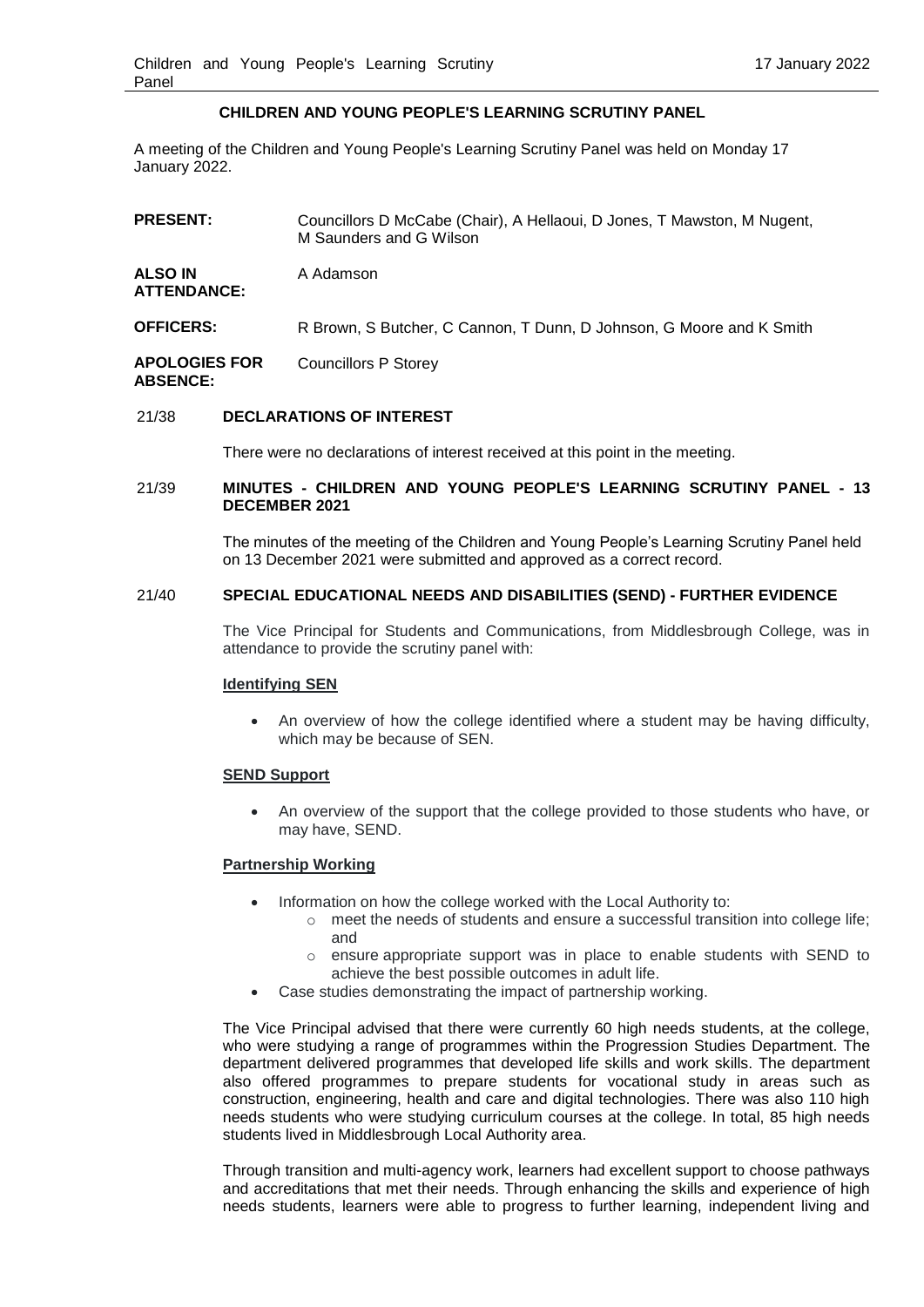### employment.

In terms of the support process, the scrutiny panel was advised that there were many ways in which a student could inform the college that they had additional needs. The Additional Learning Support (ALS) Team provided opportunities for disclosure at the application stage, departmental interview, enrolment and throughout the course. If a student declared an additional need, they would be invited to a short interview to determine how the ALS Team could best meet their needs. Subsequently, information gathered at the interview would be shared on the college's system, Pro Solution. The strategies used and shared within the college were based on a short conversation, therefore, the members of staff who worked directly with students regularly updated the system in respect of the level of needs identified and the support required to meet those needs.

The scrutiny panel was shown an image indicating the timeline of the support process. It was commented that the process began with the application stage and ended with the sharing of strategies. The ALS Team shared strategies for individual learners with their curriculum teams.

At the application stage, information was gathered and students were given the opportunity to disclose a specific disability or learning difficulty. There was an option on the application form that read 'prefer not to say' and it was indicated that many students selected that option. As a result, the importance of the college identifying those additional support needs was conveyed.

The departmental interview stage provided staff with an excellent opportunity to encourage students to discuss any additional support needs. That subsequently enabled the ALS Team to develop a package of support.

It was commented that the college had a Transition Team who worked with each feeder school to identify those students who had additional needs, to ensure seamless support was provided.

In terms of the enrolment stage, if a student had disclosed a need, staff members would meet with the student to determine the steps that were required to ensure the delivery of effective support. All students who had identified a need would be signposted to the ALS Team.

In terms of the college's self-assessment that was undertaken during the 2020/21 academic year, in respect of high needs funded learners:

- 97.3% of learners were progressing to a positive destination;
- overall achievement was good at 90% (an improvement from 85% in 19/20);
- there had been high achievement in Catering and Hospitality, Hair and Beauty and Health and Care (100%);
- there had been high achievement in Life Skills (94.5%);
- funding was spent wisely and links with external agencies were used well;
- initial assessments were used well to plan, implement and target support for learners to ensure inclusivity and progression;
- procedures to recognise and record each learner's progress and achievement were rigorous and robust;
- teachers worked effectively with support staff to ensure high needs funded learners achieve as well as other students; and
- safeguarding was highly effective and students felt safe in college, enabling them to develop greater independence.

In terms of positive progressions in 2020/21:

- 4 students (2.3%) moved onto university/higher education;
- 101 students (59.4%) moved onto higher level programmes at college;
- 26 students (15.8%) moved onto employment (1 student secured an apprenticeship, 19 secured employment, 3 secured voluntary employment and 3 secured traineeships);
- 25 students (14.7%) moved onto external progression (with another provider, including supported internships); and
- 11 students (6.4%) moved into social care services with greater independence.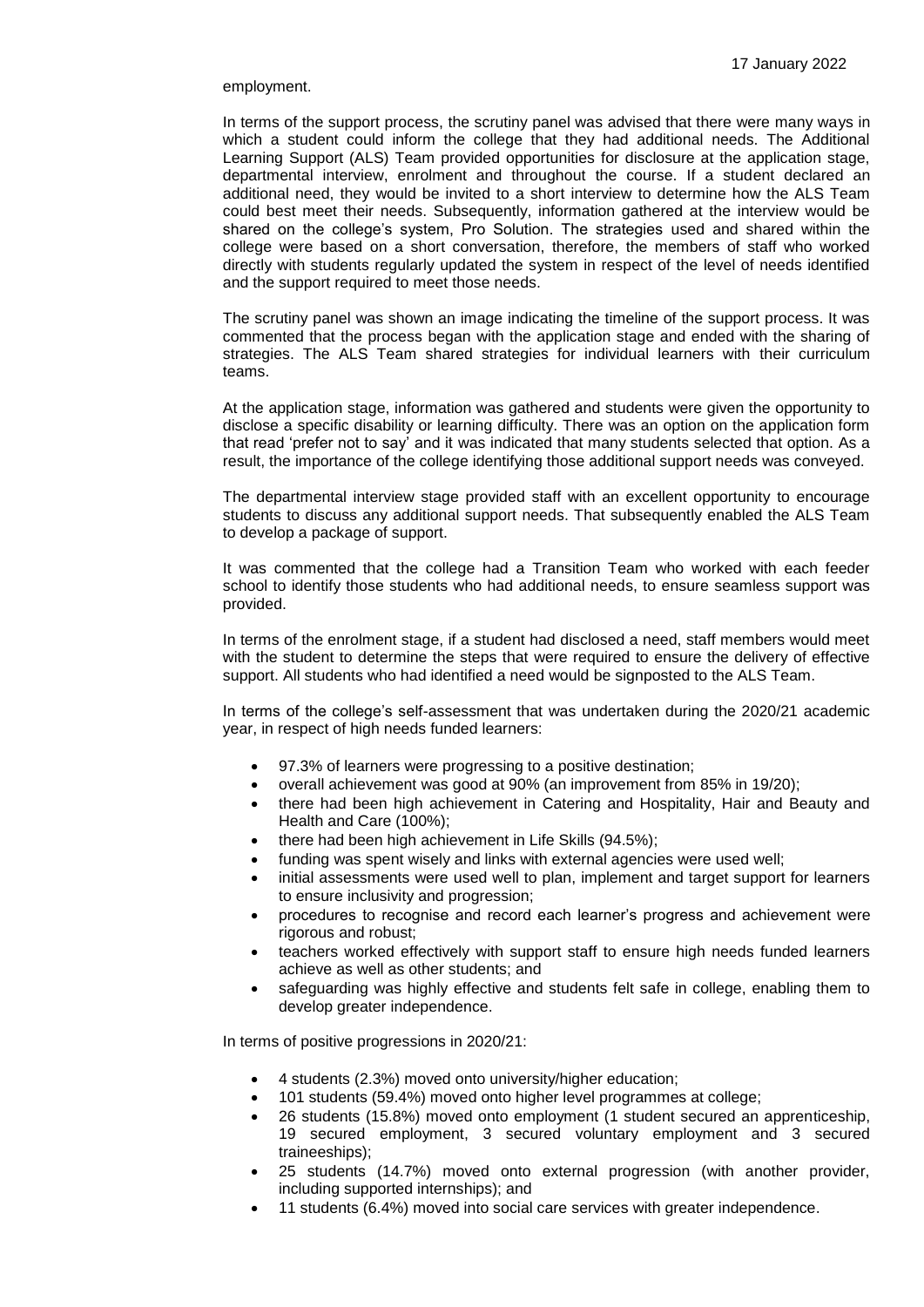In terms of the student voice and experiences of the college, all students were encouraged to complete a survey to provide feedback. In 2020/21, it was reported that:

- 97% of students agreed that the teaching on their course was good (an increase of 6% compared to the National Rate);
- student satisfaction was good, 93% of students were overall happy with their course and the college (an increase of 2% compared to the National Rate) and 93% would recommend the college to others (an increase of 4% compared to the National Rate);
- 96% of students agreed that teachers constantly challenged them to do their best (an increase of 7% compared to the National Rate);
- 97% of students with high needs agreed that the teaching on their course was good (an increase of 6% compared to the National Rate);
- 98% of high needs students agreed that the college was a safe place to learn.

Members heard that the ALS Team was able to support a range of learners who had:

- Autism or Asperger's Syndrome;
- Dyslexia, Dyspraxia or Dyscalculia;
- physical mobility difficulties;
- behavioural, emotional and social difficulties;
- ADD (attention deficit disorder) or ADHD (attention deficit hyperactivity disorder);
- sensory impairments;
- personal care needs;
- difficulties with mathematics and/or English; and
- safeguarding and welfare issues.

Members heard that the college had a very successful supported internships programme. Reference was made to a case study, which demonstrated the positive impact of the programme in enabling students to build their skills and gain work experience.

In terms of the supported internships programme, 100% of students had completed an external work placement and had valued the work experience opportunities provided. Placements had been secured at the Shaw Trust, Redcar and Cleveland Borough Council and Autism Matters.

Of the 16 students who had completed work placements, one had secured an apprenticeship, one had been involved with the Kickstart programmes, six had secured traineeships and three had secured paid employment.

In terms of the support provided to those students who have, or may have, SEND, the college had in place:

- Dyslexia and Dyscalculia Support Tutors;
- additional English and maths support;
- Communication Support Workers for the deaf and notetakers;
- IT Trainers for the visually impaired;
- special exam arrangements;
- small group workshops with vocational coaches;
- dedicated study areas;
- specialist Learning Support Assistants (LSAs) providing support for students with Social, Emotional and Mental Health (SEMH) needs, visual impairments, hearing impairments and autism spectrum disorders;
- LSAs providing classroom and/or personal care;
- mobility support;
- sighted guiding;
- a range of assistive technology software to enable access and inclusion;
- adapted/modified learning materials into accessible formats e.g. braille or large print;
- dedicated Special Educational Needs Coordinators (SENCOs);
- bus passes for all students; and
- travel training to encourage independence.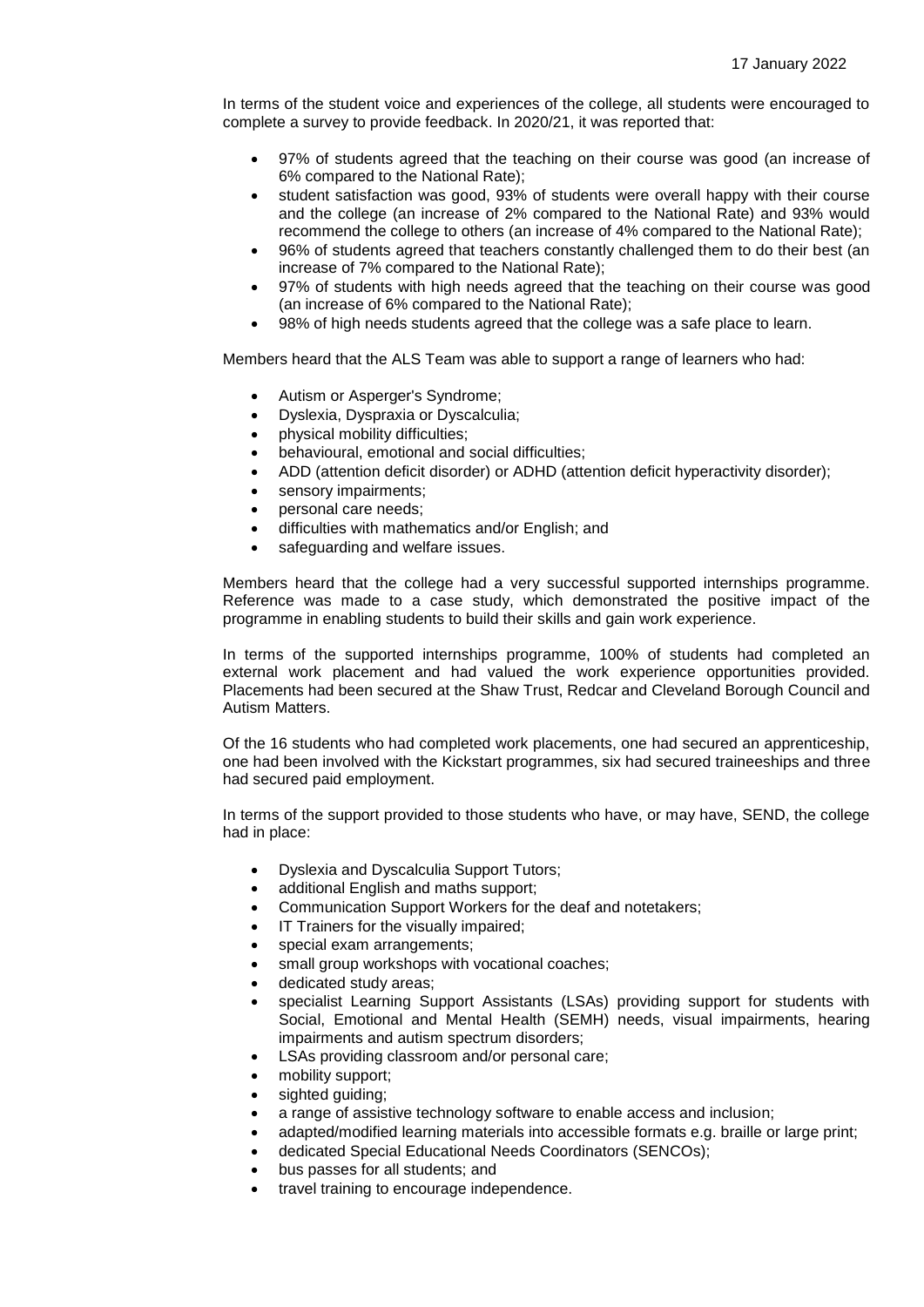It was added that:

- The college was currently working to upskill members of staff in British Sign Language.
- Currently, there were 1384 (of 4500) full-time students who were accessing some type of exam arrangement e.g. allowance of extra time, a reader, a scribe, a word processor or modified papers.

In terms of assistive technologies, it was commented that 4000 laptops had been distributed. Members heard that students had access to a wide range of assistive technologies that provided valuable support to learners, those included:

- laptops and notebooks;
- dictaphones:
- intel readers;
- large print keyboards;
- braillers;
- study skills software;
- speaking calculators;
- screen magnification and screen reading software;
- tactile mathematical instruments;
- coloured overlays;
- specialist software for the visually impaired e.g. Jaws and Dolphin; and
- specialist software for dyslexic learners.

In terms of partnership working with the Local Authority, the college had a web page included on the Local Offer, which outlined the courses, support and facilities available.

The college worked with the Local Authority in a range of ways. The college was involved with:

- the SENCO Network;
- the Vulnerable Adults Strategic Board;
- feeder schools;
- multi-agency reviews;
- the Children's Trust Board;
- the SEND Strategic Group;
- the Preparing for Adulthood Strategic Group;
- the Post-16 Moderation Panel;
- SEND Peer Reviews; and
- the School Management Forum.

Members were provided with case studies, which demonstrated the impact of partnership working between the college and the Local Authority.

Case Study 1 (student with a visual impairment)

- Transition work had been undertaken with E, prior to his move from King's Academy.
- A referral was made from King's Academy and a member of staff visited the school, during the transition period, to promote Middlesbrough College to a number of students.
- E visited the college, on a number of occasions, with his parents.
- Information was shared by King's Academy about E's progress.
- The college liaised with the Visual Impairment Team from the Sensory Teaching, Advisory and Resources Service (STARS), a service provided by the Local Authority, to share information in respect of E's assessments and his support needs.
- Discussions in respect of E's selected course took place with E and his parents to consider the adaptations required.
- E had a number of independent training sessions with the STARS Mobility Trainer.
- Prior to enrolment, E was guided by a member of staff and the Mobility Trainer around the college.
- Following the guided tour, it was determined that additional braille signs on doors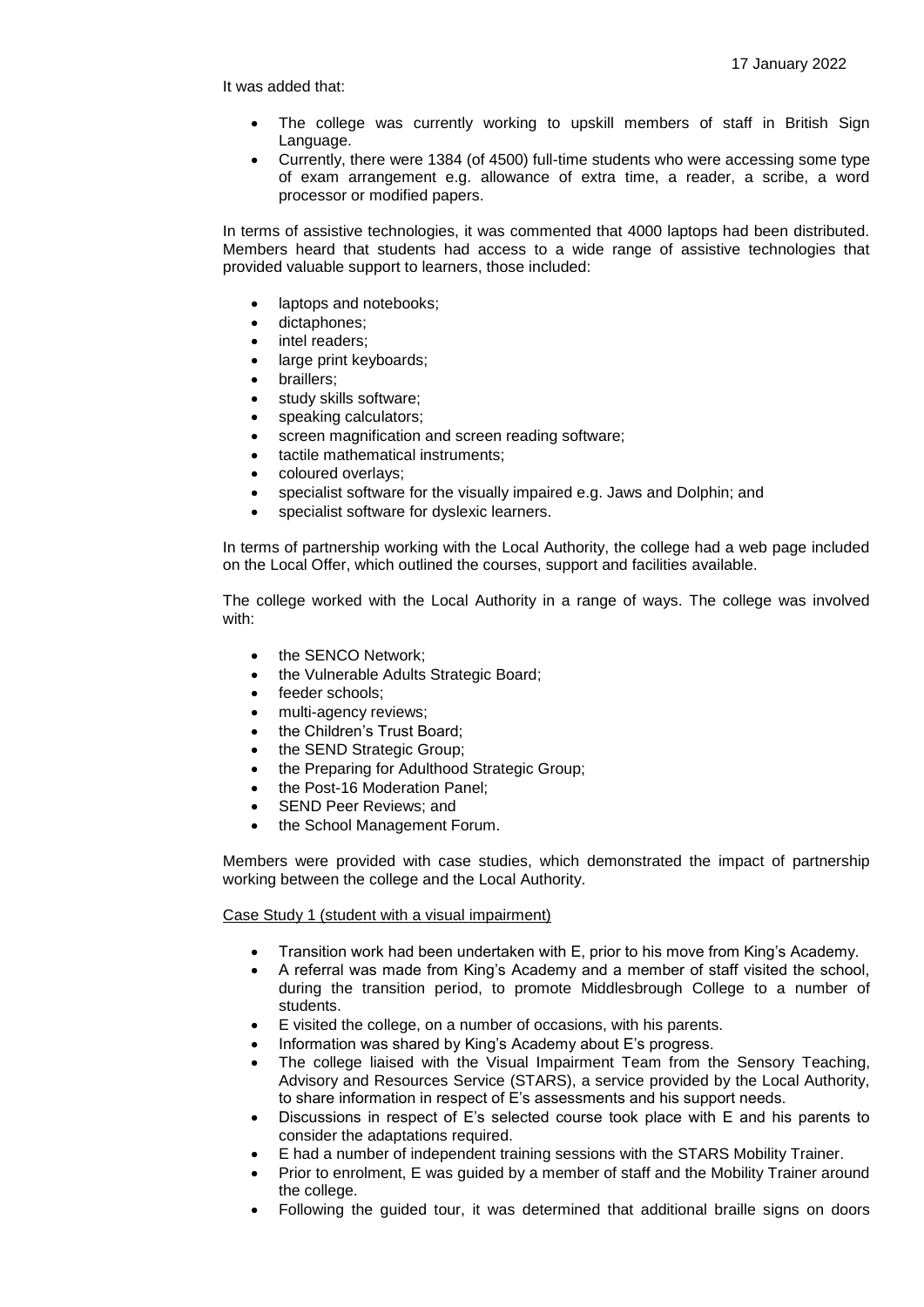were required and railings were required underneath the stairs in the performing arts area, to avoid any injuries or accidents.

- Reasonable adjustments were made to ensure that E's transition to college was seamless.
- The Mobility Trainer continued to guide E around the college until he felt confident in navigating his way around the building.
- E was now independent with his guiding, with support from the college's Visual Impairment Specialist.
- E had received 1:1 support at all times in lessons, during breaks and at lunchtime. E had an electronic braille note and his resources had been adapted in college by the Visual Impairment Specialist.
- The STARS Visual Impairment Team had completed visual impairment assessments on site and provided a manual braille note.
- The Visual Impairment Specialist kept in regular contact with the Visual Impairment Team.
- E was on his way to achieve his Level 3 Music Practice qualification and planned to progress onto another course.

The partnership working established between the Sensory Teaching, Advisory and Resources Service (STARS), E's parents, the King's Academy, staff at Middlesbrough College and the Visual Impairment Specialist ensured that E had experienced a smooth transition from secondary education to further education. E was really enjoying his time at the college and his bespoke package of support ensured he was included in class, his resources and coursework were adapted and his learning environment was inclusive. It was also added that transport to and from college was provided by the Local Authority.

### Case Study 2 (student with a hearing impairment)

- S's transition had been completed by the SEN Team Leader.
- It was ensured that all of the required support was put in place, as per her EHCP.
- S received regular Teacher of Deaf sessions to check her well-being and hearing aids and provide smile therapy and colour semantics (currently limited due to Covid-19).
- S had access to the speech and language therapy (currently limited due to Covid-19 and restricted visits).
- Transition work had been undertaken with S, prior to her move from secondary education.
- S was very happy at Middlesbrough College.
- An EHCP review meeting had been held recently and her parents had commented that S was happy, well and achieving and conveyed that she was receiving great support from her Deaf Role Model, Teacher of Deaf and the Speech and Language Therapy Team.

The valuable support provided had positively impacted on S and enabled her to progress towards achieving her targets. It was also added that transport to and from college was provided by the Local Authority and S was currently starting her travel training.

A Member raised a query in respect of inclusivity and awareness of non-SEND students. In response, the Vice-Principal advised that the college was an extremely inclusive environment and SEN students were very much integrated within mainstream education, studying alongside their peers. It was commented that of the 165 high needs learners, 110 of those students were studying mainstream areas. The college worked to ensure sufficient support and adaptations were provided to enable SEN students to achieve and progress in line with their peers. It was added that, at the college, the achievement rates for SEN students were the same as those of non-SEN students.

In response to a Member's query, the Vice-Principal, as the Designated Safeguarding Lead, confirmed that no incidences of SEN students being bullied had been reported. It was commented that the college had a very diverse community and the high number of students accessing exam arrangements confirmed a large proportion of learners required additional support.

A Member queried the reasons for student selecting 'prefer not to say' on their application form. The Vice-Principal advised that for many students it was due to the stigma associated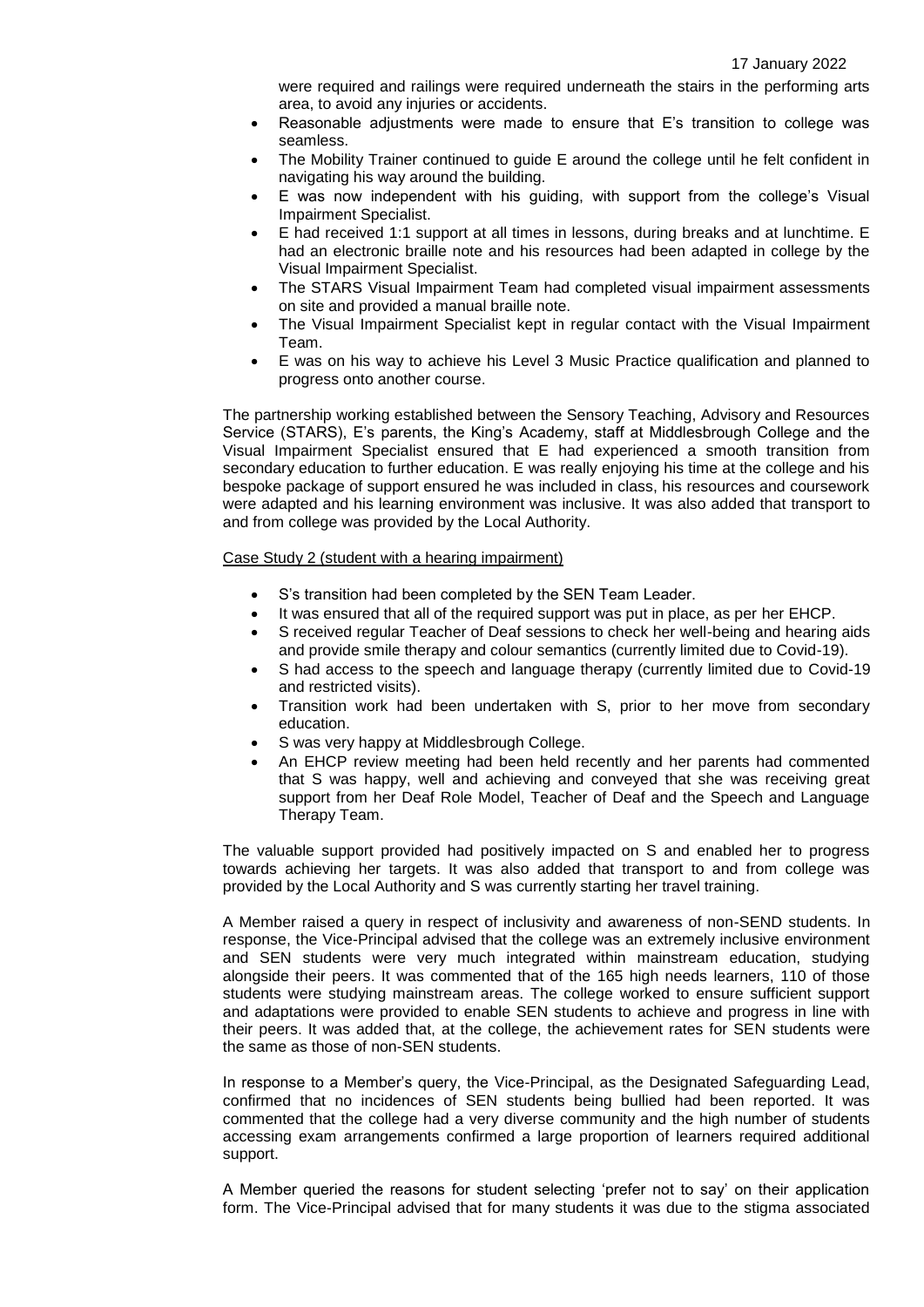with learning difficulties or mental/physical health issues. It was highlighted that over a third of students who had requested exam concessions had not disclosed information about their needs or difficulties. When a student did not disclose their learning, mental or physical difficulties, the teaching staff worked swiftly and efficiently to identify those needs and make referrals for support.

Members commended the work of the college and the support that was provided to those with SEND.

A Member queried the support available for parents, specifically in respect of those with hearing impairments. The Vice-Principal advised that the college offered a course in British Sign Language and parents did have the opportunity to sign up to that. There was also a Parents Forum, which provided a facility for parents/carers, of children and young people with SEND, to communicate with one another, share information and offer support.

A Member queried the cost of the British Sign Language course, the Vice-Principal advised that the course was provided by utilising the adult education budget, therefore, as long as parents/carers had not achieved a Level 3 or above, the course could be accessed free of charge.

The Strategic Lead for Inclusion and Specialist Support Services advised that the Local Authority's Sensory Support Team offered sign language support for families. The team worked closely with the National Deaf Society, there was a steering group in place and a range of support/training was offered to families. The importance of the deaf community notifying the Local Authority of any gaps in provision was highlighted, as identification of gaps enabled the Local Authority to implement solutions and ensure families were well supported in Middlesbrough.

Following a Member's request, the Vice-Principal advised that information on the British Sign Language course would be shared with panel members.

A Member raised a query regarding staff recruitment, retention and sufficiency. In response, the Vice-Principal advised that the college currently:

- employed 1037 members of staff;
- had low levels of sickness; and
- a good retention rate.

Members were advised that difficulties had been encountered with recruiting ALS staff. Those posts were one of the lowest paid in the college's workforce and staff members were paid just above the National Minimum Wage. Although the job was rewarding, it was also very challenging and staff members had a high level of responsibility when supporting those with SEN. To address recruitment issues, the college was working to introduce more training and progression opportunities for ALS staff and the posts were currently being regraded.

A Member raised a query in respect of assessing those who had not disclosed their needs/disabilities. The Vice-Principal advised that within the first 6 weeks (42 days) teaching staff undertook assessments and allocated tasks, for completion, to determine the skills and abilities of students.

In response to a Member's query regarding the college's relationships with schools, the Vice-Principal advised that investment had been secured to develop the Transitions Team, to undertake direct work with the feeder schools. Some issues had been encountered with schools being unable to share data/information about students due to restrictions associated with General Data Protection Regulation (GDPR). Schools were unable to share information until an individual officially became a student of Middlesbrough College.

For those students who had an EHCP, the information contained in the plan was shared as part of the consultation process. For students without an EHCP, who had a range of needs, information could not be obtained by the college until the student had enrolled. If the college was able to obtain information on all students prior to enrolment, transition could be planned and managed more efficiently and enhanced support could be provided. It was commented that Durham County Council was piloting a 'passport', which was an online resource that allowed settings to share all relevant information at each transition point. It was also added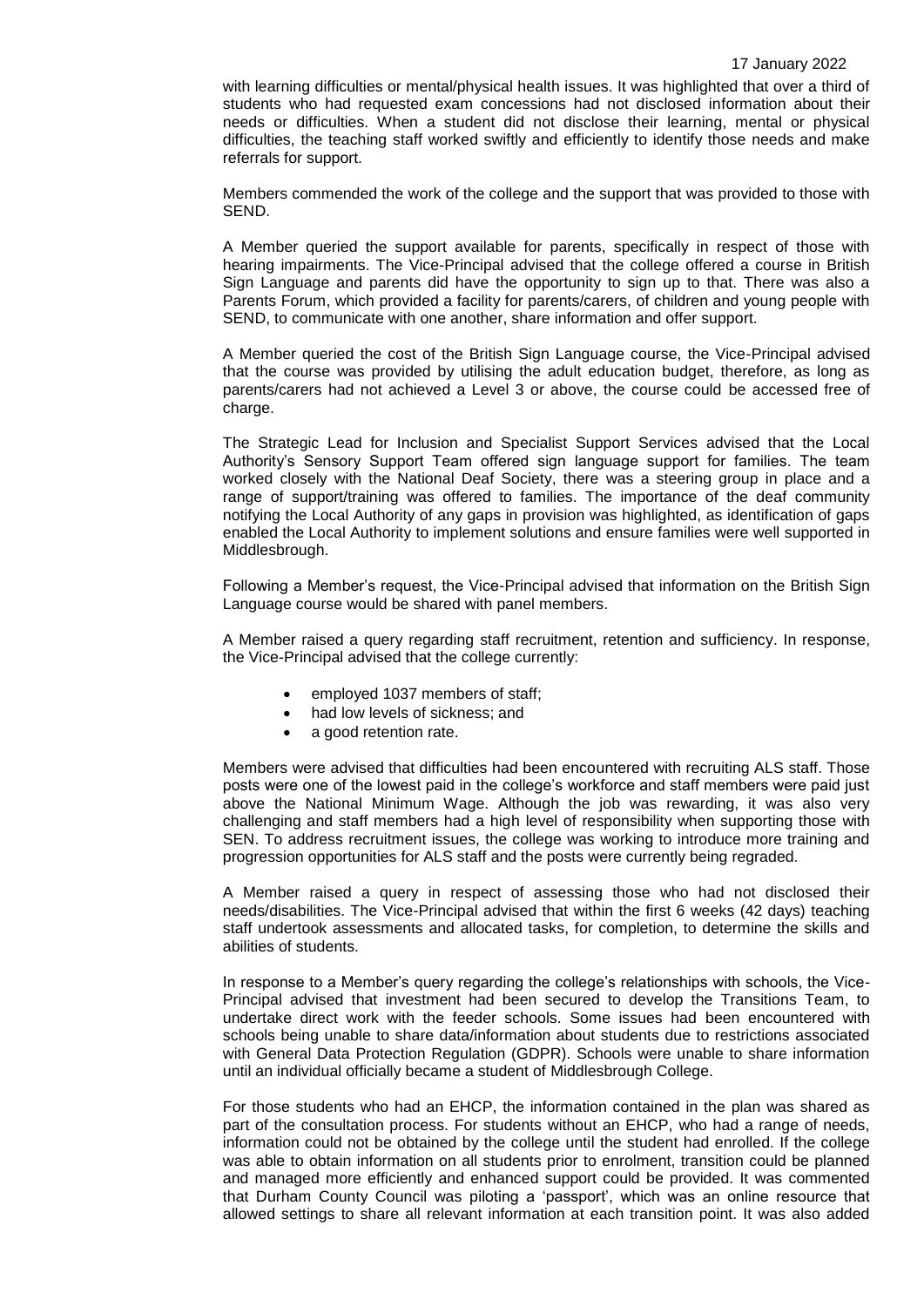that the college was introducing CPOMS safeguarding software, which would transfer information on wellbeing, safeguarding, welfare and behaviour.

### **AGREED**

**That the information presented at the meeting be considered in the context of the scrutiny panel's investigation.**

## 21/41 **EDUCATION AND COVID-19 RECOVERY**

The Executive Director of Children's Services advised:

- Middlesbrough currently had the highest Covid-19 infection rate;
- Covid-19 rates had impacted on schools in terms of staff availability and pupils contracting the virus;
- there had been regular communication between the Local Authority and the Department for Education; and
- Public Health provided weekly data and statistical information on the schools affected by Covid-19.

The Director of Education and Partnerships advised that:

- in the previous week, there had been a significant decrease in rates, however, there had been a change to recording practices and the impact of that could not be determined;
- as the Executive Director for Children's Services had mentioned, Middlesbrough currently had the highest Covid-19 infection rate, however, rates had dropped from approximately 3,300 cases per 100,000 to 1,700;
- a discussion had been held with secondary head teachers and there was currently significant pressure on staff members to keep schools open;
- although there had been a number of partial closures (i.e. one or two year groups), there had been no full closures and all schools were currently open;
- in schools, there were mitigations in place, CO2 monitors had been delivered to schools to check air flow, there was advice on ventilation and broader business continuity plans were in place for all schools; and
- meetings with schools were being held on a weekly basis.

The scrutiny panel wished to convey its support to schools. The work that schools had undertaken to manage the impact of the pandemic, and the measures that had been put in place to ensure that children and young people continued their learning and education, were commended.

The Director of Education and Partnerships confirmed that the scrutiny panel's support and thanks would be conveyed to schools and the relevant Local Authority officers and partners, who had worked collectively to manage the impact of Covid-19 on schools.

# **NOTED**

## 21/42 **ANY OTHER URGENT ITEMS WHICH IN THE OPINION OF THE CHAIR, MAY BE CONSIDERED.**

### **Vice-Chair Vacancy**

The Chair commented that Councillor Mason had been appointed as an Executive Member and had subsequently been required to resign from the Children and Young People's Learning Scrutiny Panel and his role of Vice-Chair. The Chair thanked Councillor Mason for his contribution to the work of the scrutiny panel and wished him well in his new role.

The appointment of Vice-Chair would be made at the next Council meeting, which was scheduled to be held on 26 January 2022.

### **NOTED**